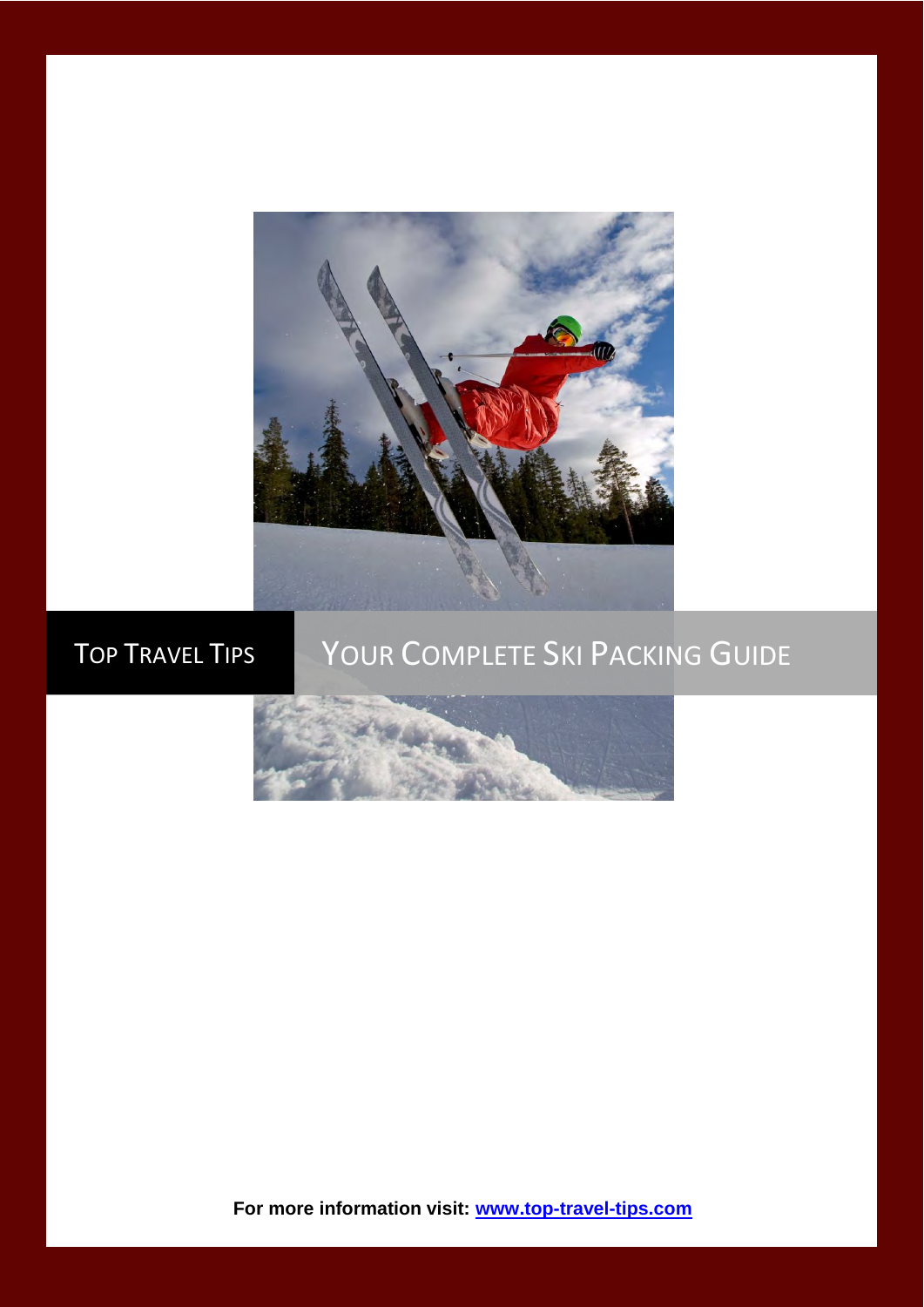#### **About Top-Travel-Tips.com**

Top-Travel-Tips.com is a travel advice website offering practical travel tips. Our focus is on four key areas: Plan your perfect trip, Find your perfect trip, Travel accessories, and Practical travel tips.

We also offer advice and reviews on travel related products that can enhance your travel experience further. All the content on our website is unique and written by us.

We at Top-Travel-Tips.com are very passionate about travelling and we like to share our travel experience with you. We encourage you to visit our website [www.top-travel-tips.com](http://www.top-travel-tips.com/index.html) for further information and travel advice.

### **Copyright Notice**

Copyright © 2011 Top-Travel-Tips.com, Asa Gislason

Published by Top-Travel-Tips.com, Asa Gislason. All rights reserved.

All content contained within "Top Travel Tips – Your Complete Guide To Packing "is copyright © Asa Gislason of Top-Travel-Tips.com.

All literary work contained within the "Top Travel Tips – Your Complete Guide To Packing" belongs to and is the sole property of its respective authors and is reprinted with permission.

**No resale rights are accorded with the sale of this book. Reproduction, copying, or any other form of use the pieces contained within the book is STRICTLY FORBIDDEN without express permission from the author him or herself. If perjury is discovered the offenders will be prosecuted to the full extent of the law.** 

These rules have been established to protect the rights and ownership of the authors and to ensure that their work is upheld as their own.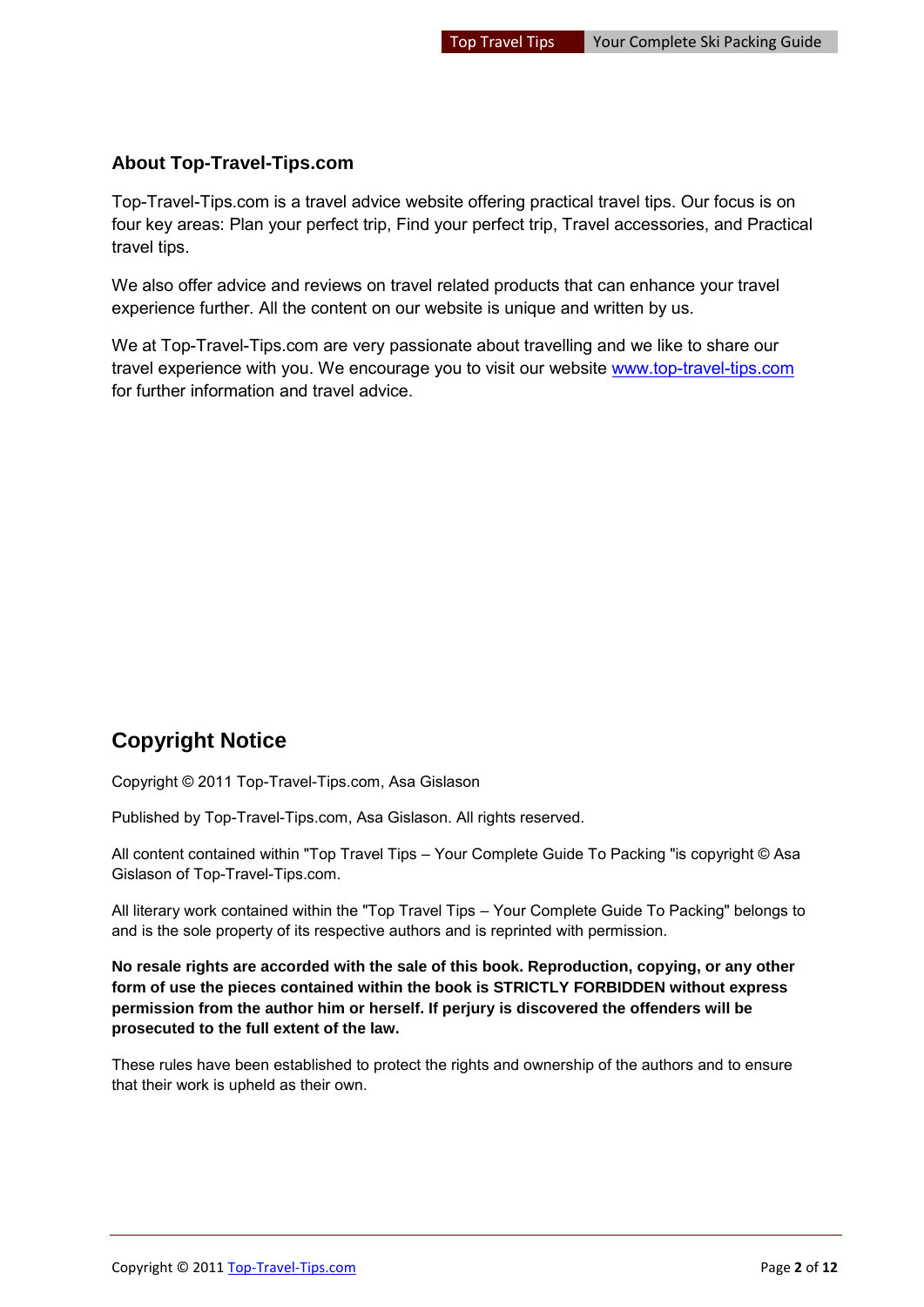### **Table Of Contents**

| 1. |  |
|----|--|
|    |  |
|    |  |
|    |  |
| 2. |  |
|    |  |
|    |  |
|    |  |
| 3. |  |
|    |  |
|    |  |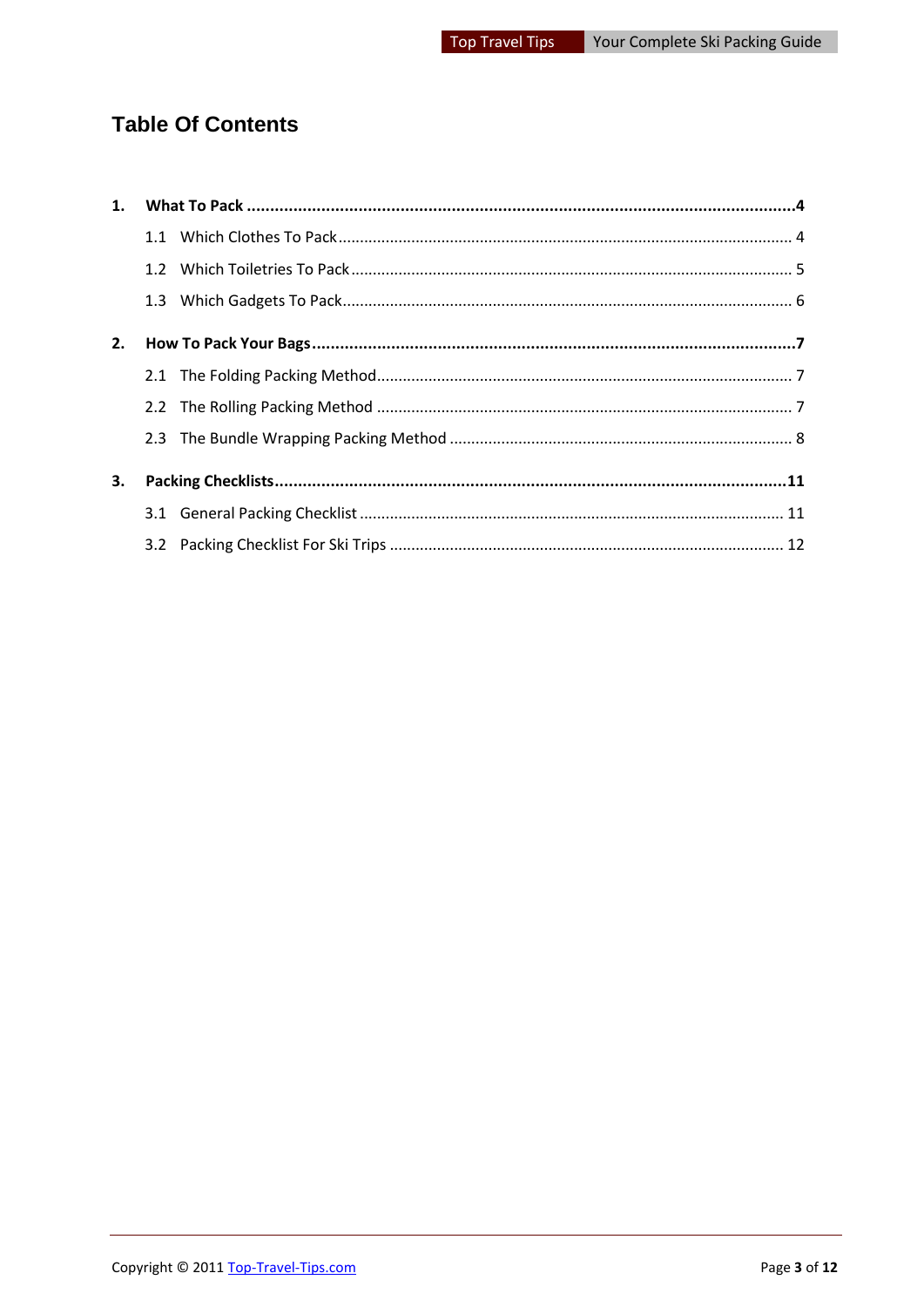Top Travel Tips **Packing Guide** offers general practical packing tips and advice about:

- **What To Pack** What you must have in mind when choosing clothes, toiletries and gadgets to pack for your trip
- **How To Pack It** Explains the different packing luggage methods and how they work in practice

<span id="page-3-0"></span>At the end of this guide, you will find printable **Packing Checklists**, including a special packing list for ski trips.

### **1. What To Pack**

Airlines are getting stricter about luggage allowances all the time. They are not only charging higher fees for overweight, increased number of airlines are starting to charge separately for all check-in luggages.

**Travelling light** has never been more appealing. Not only makes it travelling easier in many respects, it can also save you money in check-in fees.

Travelling light is though not always an option. Nor is it necessarily what you want. You might want to take a little bit more with you than is strictly necessary.

Maybe you can do without the second formal wear but you want to take both… just in case you changed your mind. Or you might want to bring few items of luxury with you… you could live without them but you do not want to.

The best packing advice is to start with the **items you know you will need** - packing checklists are helpful with this. If you have free space / weight allowance left then you can use it for your optional extras / luxury items.

#### <span id="page-3-1"></span>**1.1 Which Clothes To Pack**

The climate at your destination, what you will be doing when you get there and the length of your trip will determine which clothes to pack.

You will have to pack very differently if you are going to Brazil or Iceland, or if you are going on a skiing trip or romantic city break. While the length of your journey is fundamental in how much clothes you need to pack.

On shorter trips, you might want to pack enough to last you throughout your trip, i.e. without having to do any laundry. You should be able to fit into one suitcase enough clothes to last you for 2 - 3 weeks.

For longer journeys, you will have to fit in some laundry on the way, fortunately that is usually not that difficult.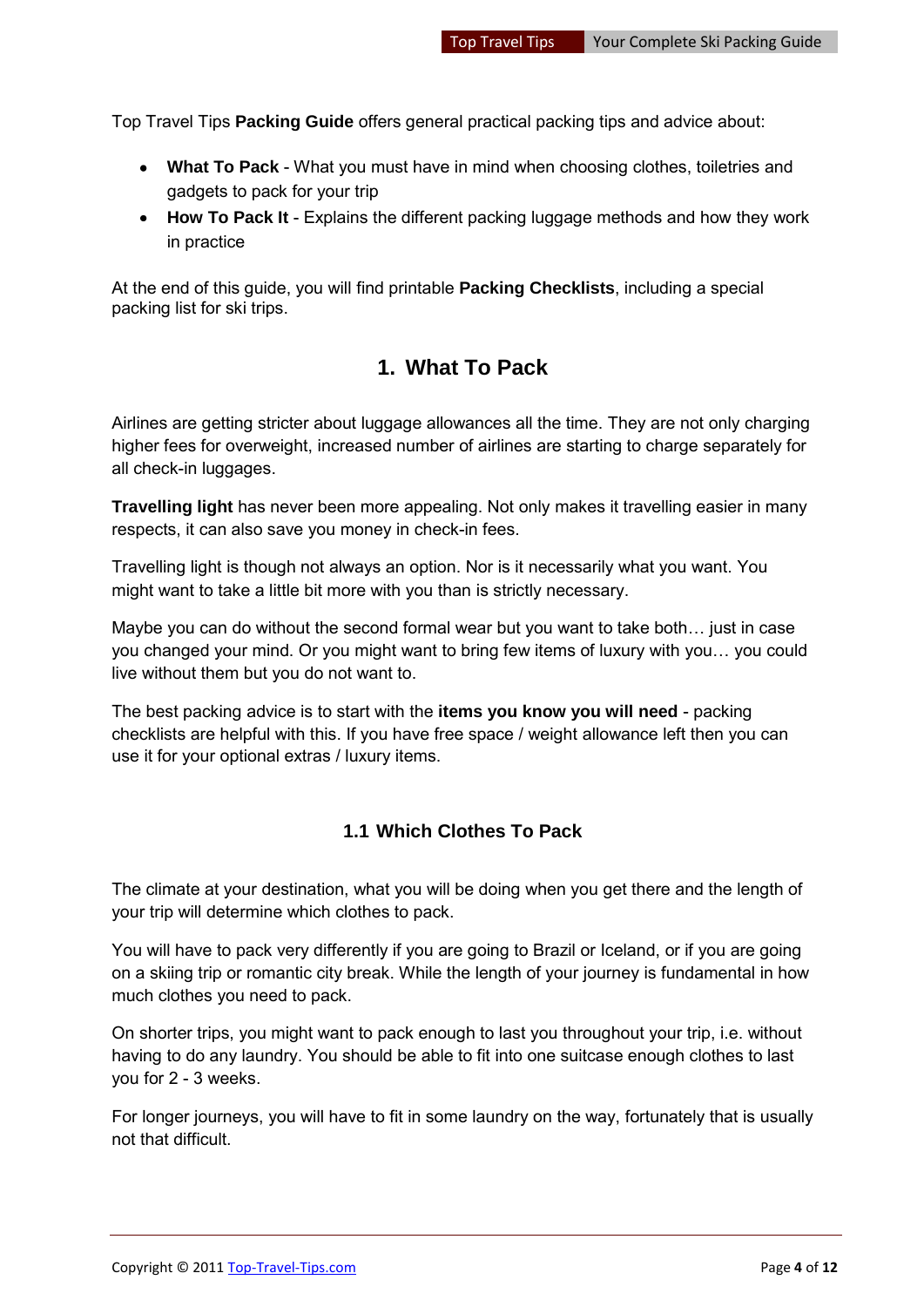Few practical things to have in mind when choosing which clothes to pack for your trip:

**Lightweight clothes** are ideal for travelling. The lighter the clothes are, the more you can pack. Did you know that average jeans weigh about 750 grams (26.5 oz) while lightweight travel trousers can weigh as little as 285 grams (10 oz).

**Wearing layers** is the best way to deal with variations in temperature. Layers give you more flexibility, as you can add or remove clothes as needed. There are excellent technical layering clothes available that are lighter and take less space in a suitcase then heavy coats or pullovers.

Wrinkled clothes are constant concern of travelers. The packing method you use can help **minimize wrinkling** but the fabric in your clothes is also important. To test the fabric take it in your hand, squeeze hard, and see how quickly the fabric "bounces" back. Only pack clothes in fabric that bounces back.

Clothes that **dry quickly** are always good idea. Especially if you will be doing your own washing and must count on everything being dry the following morning.

**Reversible clothes** can double your clothing choices without increasing your luggage weight too much. This is especially useful on longer journeys when you might get bored with the limited choice of different outfits.

You can also get more different outfits from fewer items of clothes is you pack clothes in **few colors that mix**.

Modern travel clothes tend to be lightweight, wrinkle resistant and dry quickly, making them ideal for travelling.

#### <span id="page-4-0"></span>**1.2 Which Toiletries To Pack**

You should minimize toiletries as much as you can, as they can be surprisingly heavy when all added together. Typical toiletries, i.e. shampoo, conditioner, perfume bottle, deodorant, toothpaste, etc, can easily weigh up to 2.5 kilos, or 88.2 oz.

You should aim to take only **the amount of toiletries that you will need** to last you through your trip as it does not make sense to be bringing back unused toiletries. Instead of packing full new shampoo container just put the amount you need (and little bit more) into a smaller container. Take half a tube of toothpaste and roll it up tight, etc.

Consider **not bringing some toiletries at all**, i.e. those that you will not necessarily need. You might for example bring your hair conditioner but leave your deep hair conditioner at home… with the electronic toothbrush.

Another option is to **buy what you need at your destination**. It might even be cheaper… depending on your destination. However, some destinations might not have available the products you are used to, or they might be more expensive.

Always place all toiletries in plastic bags to prevent leakage. Leaked perfume bottle or shampoo container could easily ruin your favorite garment – it is not worth risking it.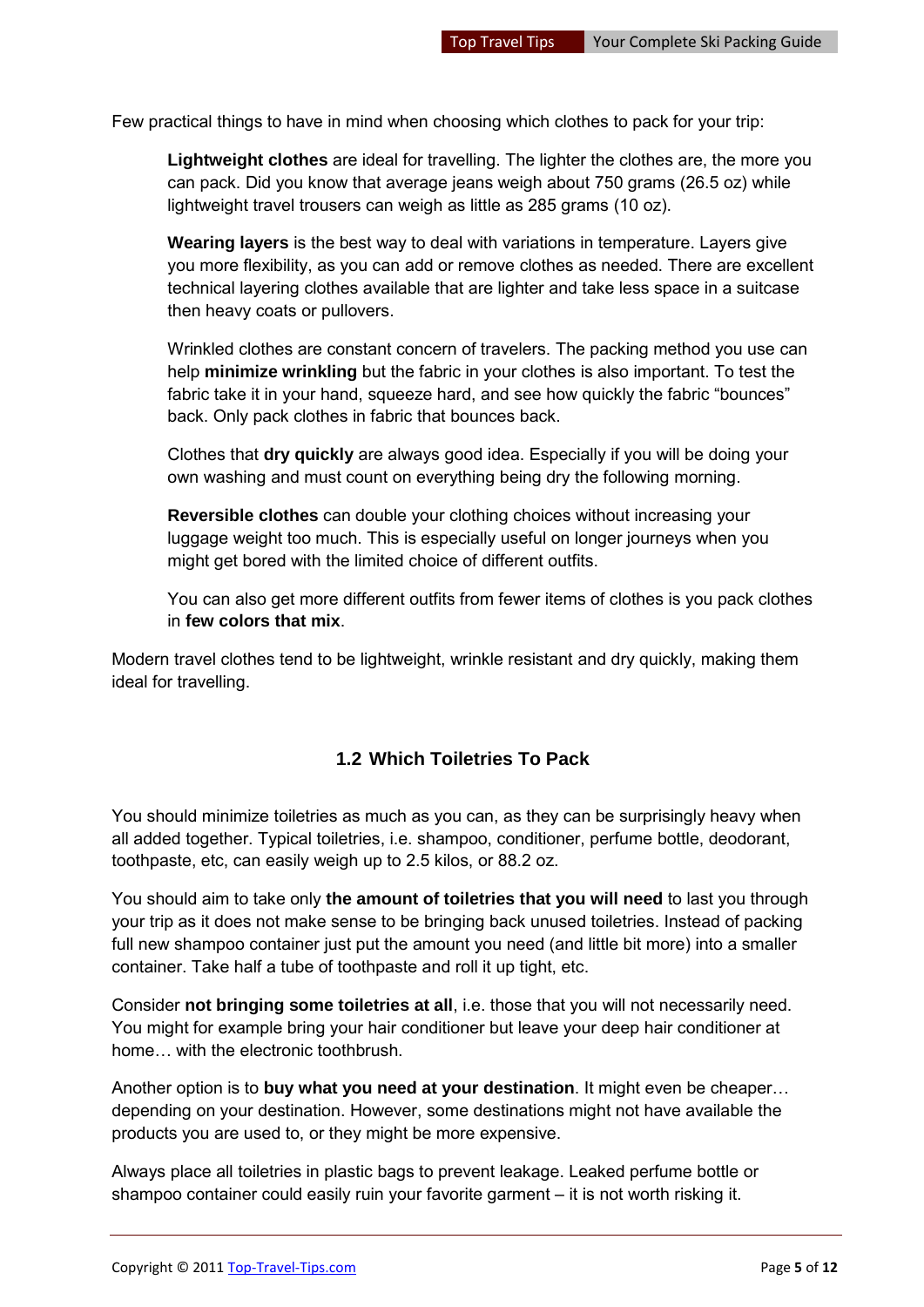#### <span id="page-5-0"></span>**1.3 Which Gadgets To Pack**

Electronic gadgets, like mobile phones, laptops, IPad, GPS equipment, DVD player, e-book readers, digital cameras, etc, have quickly become part of everyday necessities.

These gadgets tend to be **expensive** so losing them might have big financial impact. They also come with all kind of cables and different charges that all adds to the luggage… making travelling light even more of a challenge. Electronic gadgets are also **vulnerable to damage** so you must be careful how you pack them.

Ask yourself carefully **which gadgets you need for your trip**, i.e. which gadgets will make your travel more efficient and enjoyably.

Also, ask yourself if you are willing to risk losing a particular gadget and if not… make sure your **insurance** covers you adequately.

There is also other travel gear to consider, some of it can be necessary depending on the purpose of your journey. Going on a golfing vacation means that you are likely to bring your golf set with you, while hiking shoes and walking poles are essential if you are going on a hiking holiday.

This means you will have to be travelling lighter on other fronts, i.e. be extra vigilant when packing your clothes and electronic gadgets. You might want to consider renting the necessary travel gear at your destination, this is for example common practice on skiing holidays. You can also rent many electronic gadgets as well, e.g. cell phones and GPS equipment.

#### **What To Pack It In**

Now you have decided what to pack, do you have the [Right Luggage](http://www.top-travel-tips.com/international-traveler-luggage.html) to pack it in? Top Travel Tips offers advice on how to choose the right luggage that suits your travel needs.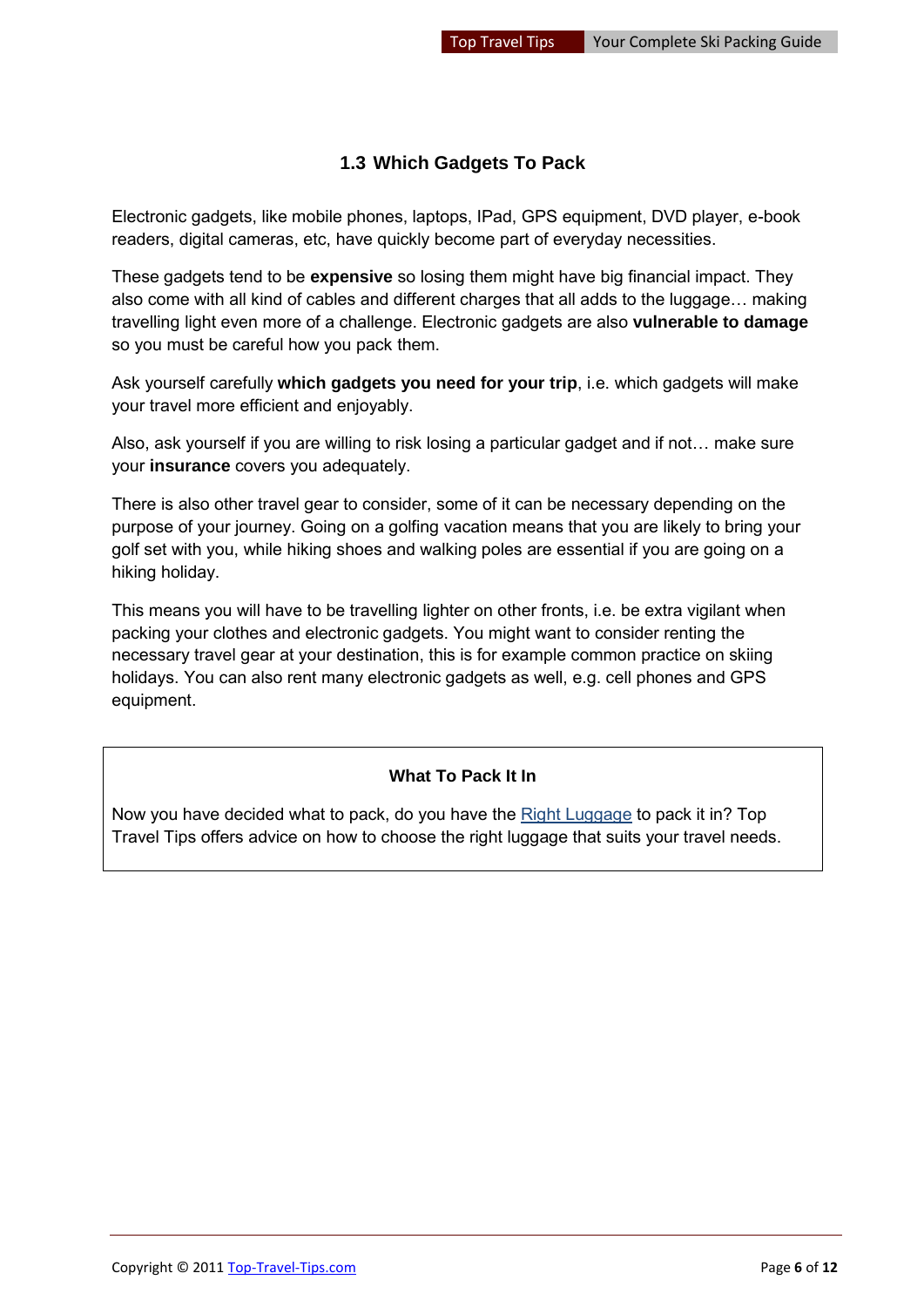### **2. How To Pack Your Bags**

<span id="page-6-0"></span>Even more importantly than what to pack is how to pack. Whatever packing method you choose, it is all about making the most of the limited space available, i.e. to fill all space as efficiently as possible.

There are three key packing methods: folding method, rolling method, and bundle wrapping.

#### **2.1 The Folding Packing Method**

<span id="page-6-1"></span>The most traditional way to pack is by folding the clothes, similar as you do when you are putting your clothes in your wardrobe. This will though make the clothes crease when compressed so there better packing methods available.

However, if you prefer folding your clothes when packing then you can **reduce creases** notably by folding one item over another.

Take two or more items of clothes, like trousers, and lay half of one pair on top of the other. Fold the one on the bottom over the one on the top. Then take the other and fold it on the top. This gives each pair some support where you have folded it, making them less likely to crease or wrinkle in the folds.



#### **2.2 The Rolling Packing Method**

<span id="page-6-2"></span>Clothes are less likely to crease if you roll them rather than fold them. They also take less space this way.

Rolling works well with most clothes. Lay each item of clothes face down, fold back the sleeves if applicable, and then roll from the bottom up. You can put a rubber band around them to make sure they stay rolled up.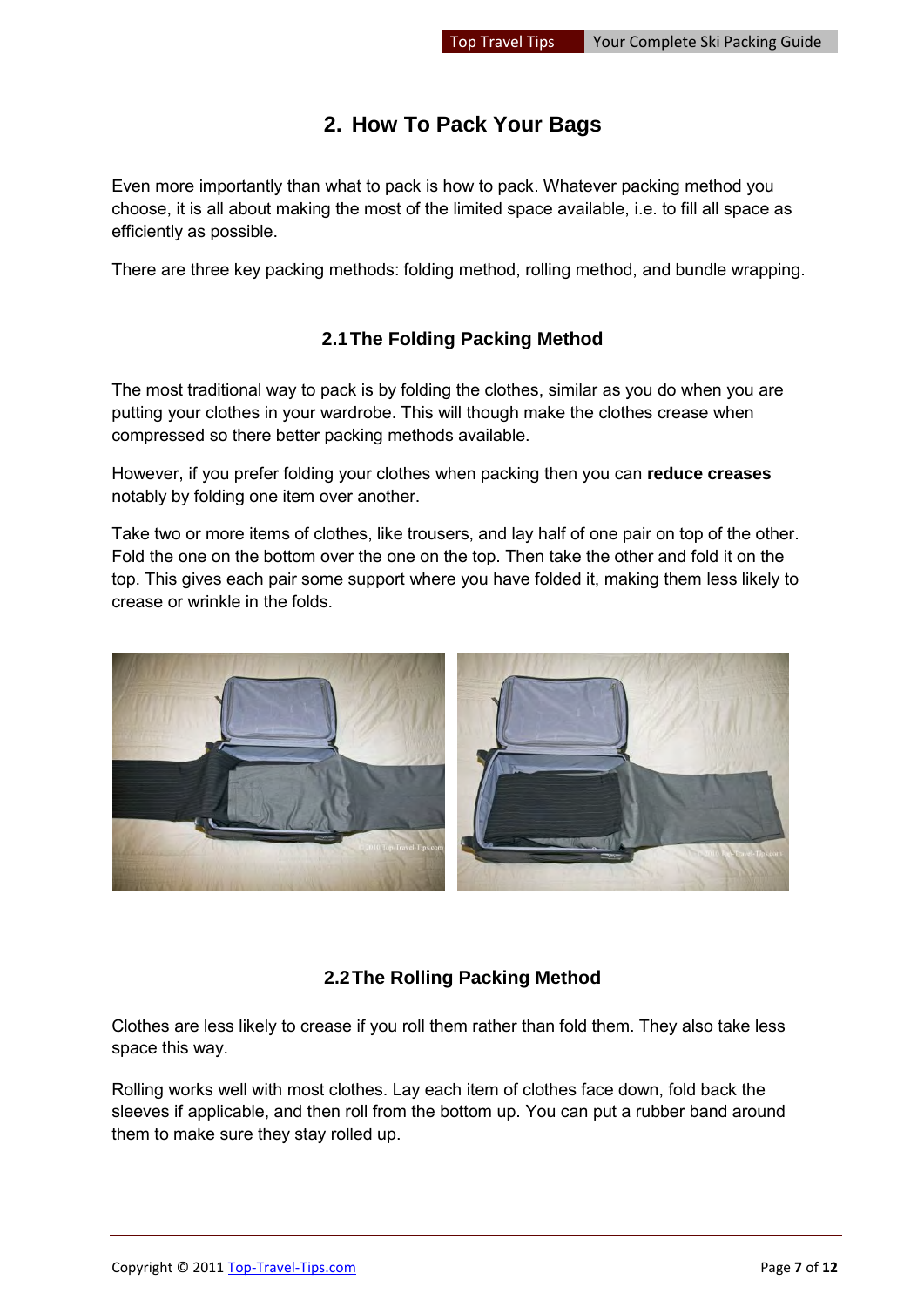

#### **2.3 The Bundle Wrapping Packing Method**

<span id="page-7-0"></span>The best way to pack your bags is to use the bundle wrapping method. As the name suggests bundle wrapping involves wrapping your clothes around a central core object, avoiding the folds that cause creases.

Not only do your clothes come out of your bag less wrinkled, you can also pack more clothes using this method than with the other more conventional packing methods.

The bundle wrapping method is a little more complicated than the previous packing methods and it can take some practice to get perfect. It is though not as complicated as it might look at first glance. Just **follow the 10 steps** for bundle wrapping:

- 1. Gather together all the clothes you are taking before you start packing as adding clothes afterwards can mean you have to start all over again
- 2. Arrange the clothes so the larger more wrinkle prone garments will end up on the outside of the bundle and the less easily wrinkled pieces closer to the core
- 3. Lay the first item flat in the suitcase without folding
- 4. When you have neatly arranged this item flat put the next item on top of it, put it in the opposite direction from the first item
- 5. Allow sleeves, pant legs, skirt lengths to hang over the edges as you stack more and more clothes
- 6. Make sure that collars and waistbands touch the suitcase edge as this enables more items to fit into the bundle
- 7. Select an object to form the core of the bundle. An organizer pouch e.g. [Packing Cube](http://www.top-travel-tips.com/packing-cubes.html) with your underwear, socks, bathing suits and other small loose items is a logical choice
- 8. Put your chosen core object on top of the pile of clothes you have stacked
- 9. Now you start wrapping up your bundle. Start with the last item you placed, neatly wrap the ends of that item across the core bag on top of the pile. Wrap sleeves, pant legs, skirts lengths over you core and work your way down to the bottom of your stack
- 10. Now place your remaining luggage items, like shoes, around the perimeter of the bundle

What you will end up with is a bundle of all of your clothes that looks like a pillow. You can pick it up in one piece.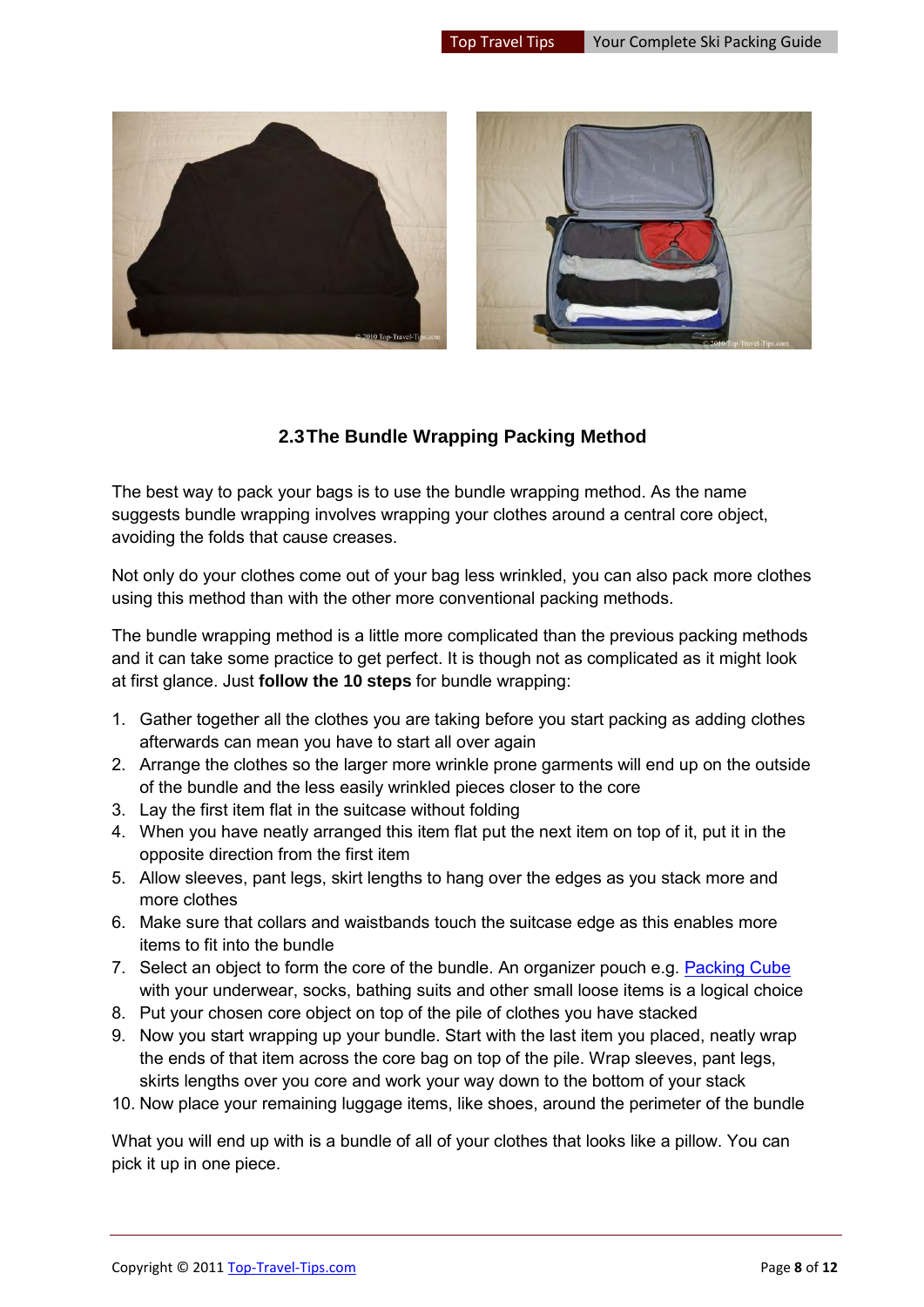When you arrive at your destination, you work in reverse order to unpack your wardrobe. To find specific item in the bundle, lay it flat and unwrap until you reach the layer you want. Take the item out and refold the remainder.

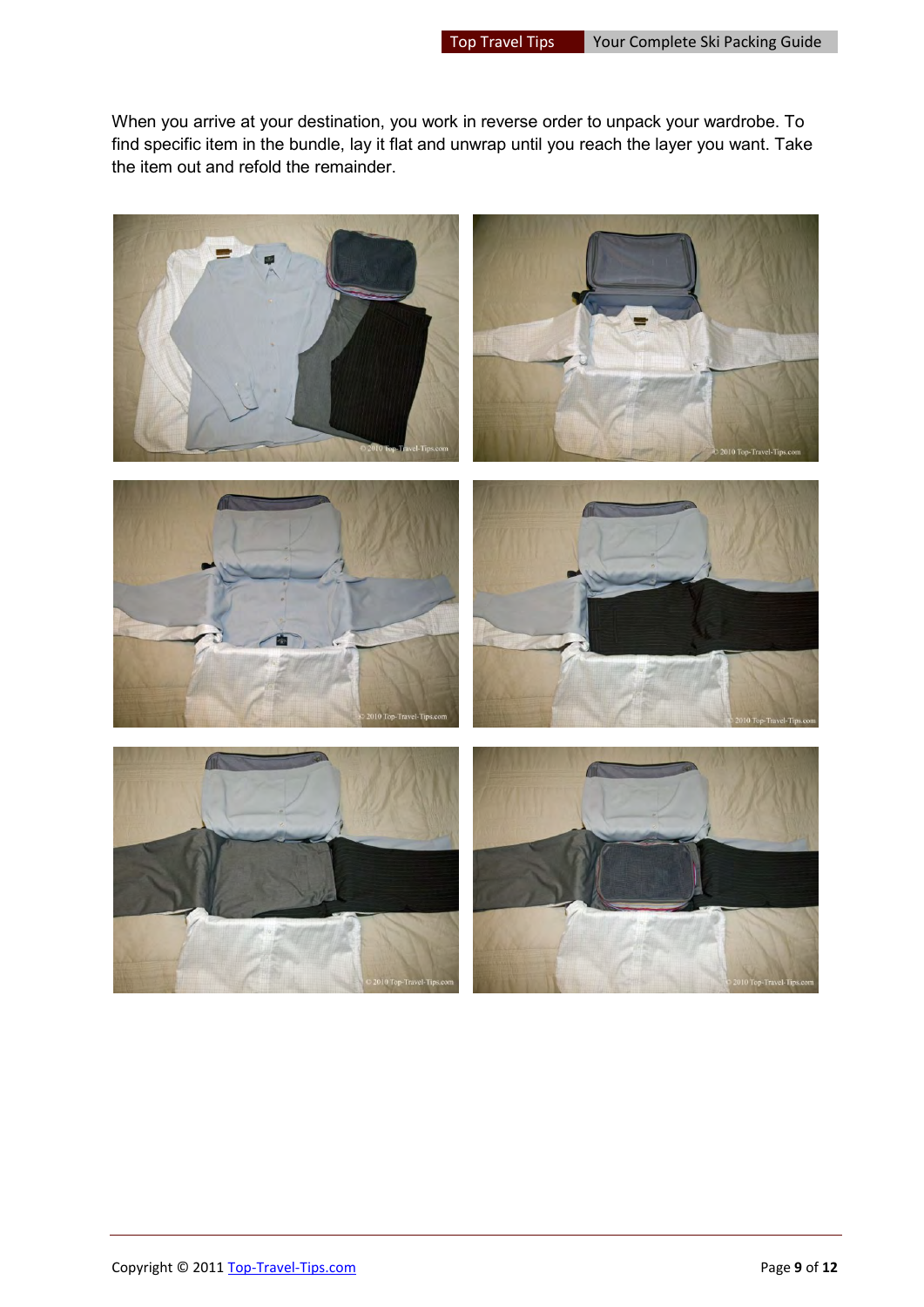

#### **Luggage Top Travel Tips**

There are many different [Types of Luggage](http://www.top-travel-tips.com/cabin-luggage.html) available. There are suitcases, trunks, trolley cases, spinner luggage, roller cases, garment carriers, totes, duffel bags, mobile offices, etc.

Top Travel Tips offers advice on how to choose the right luggage for your travel needs.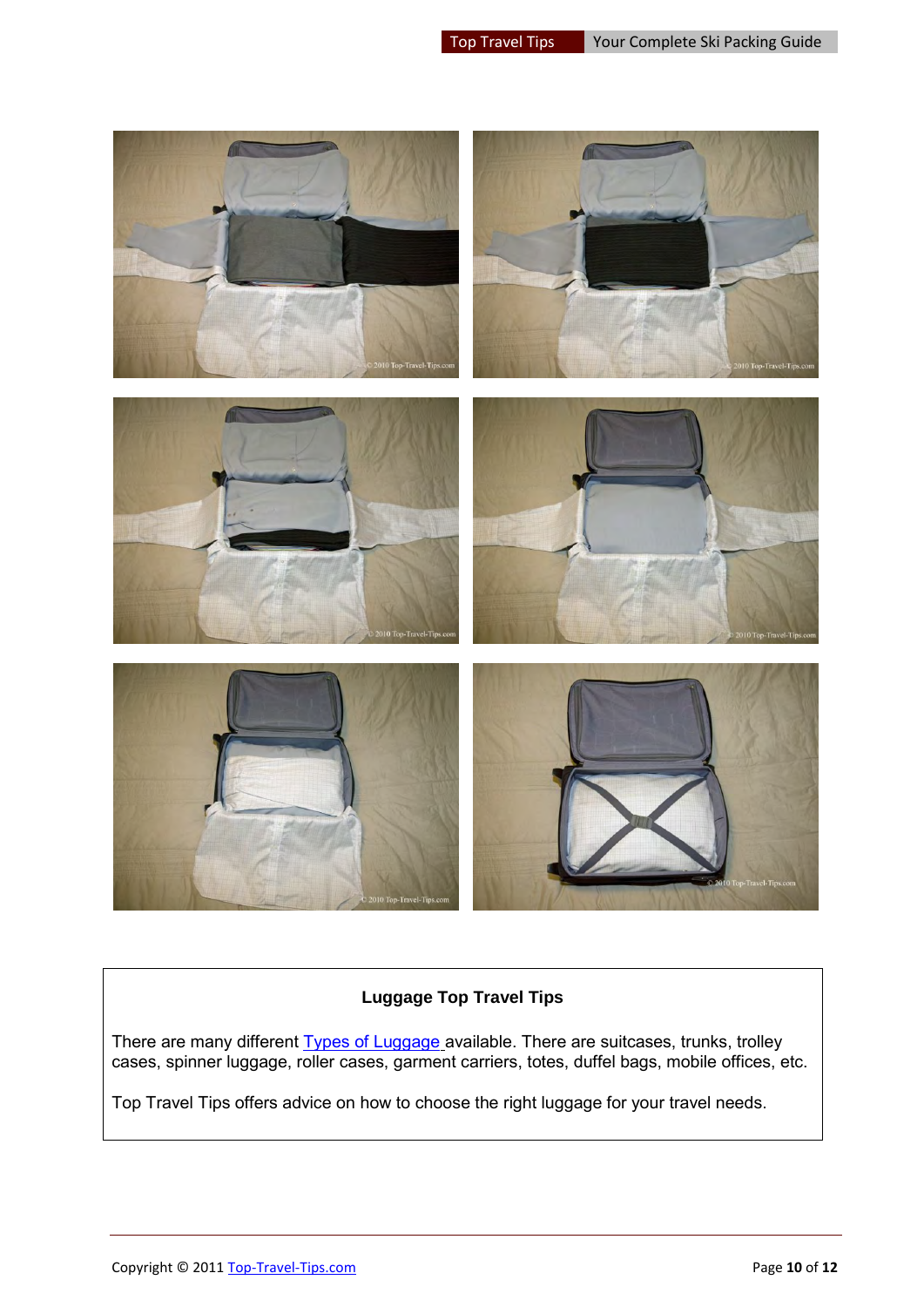### **3. Packing Checklists**

## **3.1 General Packing Checklist**

<span id="page-10-1"></span><span id="page-10-0"></span>

|                                                                                                  |                     | <b>Vacation Packing List</b>                                                                                                        |  |
|--------------------------------------------------------------------------------------------------|---------------------|-------------------------------------------------------------------------------------------------------------------------------------|--|
|                                                                                                  | Top-Travel-Tips.com |                                                                                                                                     |  |
| <b>Travel Documents &amp; Money</b>                                                              |                     | <b>Toiletries &amp; Health</b>                                                                                                      |  |
| Travel tickets, itinerary, booking confirmations<br>Passport and visa<br>Travel insurance policy |                     | Shampoo, conditioner, soap and washcloth<br>Hair dryer and hair styling products<br>Toothbrush, toothpaste, dental floss, mouthwash |  |
| Medical card<br>Vaccination card                                                                 |                     | Deodorant, perfume<br>Moisturizer, lip balm                                                                                         |  |
| Driving license<br>Maps, directions                                                              |                     | Make-up and remover<br>Comb or brush                                                                                                |  |
| Travel money / payment cards<br>Wallet / Money belt                                              |                     | Small mirror<br>Shaving equipments                                                                                                  |  |
| Copy of all travel documents<br>Copy of doctor's prescriptions                                   |                     | Nail file, clippers, tweezers<br>Cotton swabs                                                                                       |  |
| Medical history / list of medications<br>Frequent flyer card                                     |                     | Toilet paper<br>Feminine hygiene products                                                                                           |  |
| International student card<br>Other discount cards                                               |                     | Antibacterial hand wipes<br>Sunscreen lotion                                                                                        |  |
| Emergency contact information                                                                    |                     | First aid kit                                                                                                                       |  |
|                                                                                                  |                     | Insect repellent<br>Malaria tablets<br>Prescription & OTC medicines                                                                 |  |
| <b>Clothes &amp; Accessories</b>                                                                 |                     | Contraceptives<br>Glasses / contact lenses<br>Other toiletries                                                                      |  |
| Casual day wear<br>Leisure wear / sports wear / swimwear                                         |                     |                                                                                                                                     |  |
| Evening wear<br>Outerwear                                                                        |                     |                                                                                                                                     |  |
| Sleepwear<br>Underwear and socks                                                                 |                     |                                                                                                                                     |  |
| Pantyhose / tights<br>Shoes for all occasion                                                     |                     | <b>Other Necessities</b>                                                                                                            |  |
| Hats or caps<br>Gloves or mittens                                                                |                     | Guidebooks, maps, phrasebooks<br>Books / magazines                                                                                  |  |
| Raincoat or poncho<br>Umbrella                                                                   |                     | Notebook / journal and pen<br>Address / contact book                                                                                |  |
| Quick dry towel or beach towel<br>Sunglasses                                                     |                     | TSA-approved luggage locks<br>Luggage tags                                                                                          |  |
| Belt<br>Ties                                                                                     |                     | Earplugs, sleeping mask, flight socks<br>Inflatable travel pillow                                                                   |  |
| Watch<br>Jewelry                                                                                 |                     | Chewing gum and mint<br>Snack                                                                                                       |  |
| Other accessories                                                                                |                     | Water bottle to refill<br>Swiss army knife                                                                                          |  |
|                                                                                                  |                     | Eating utensils                                                                                                                     |  |
|                                                                                                  |                     | Plastic Ziploc bags<br>Sewing kit and scissors                                                                                      |  |
| <b>Electronics &amp; Gadgets</b>                                                                 |                     | Spare batteries<br>Duct tape                                                                                                        |  |
| Mobile phone and charger                                                                         |                     | Universal sink plug<br>Travel iron                                                                                                  |  |
| Digital camera<br>Camcorder                                                                      |                     | Mosquito net<br><b>Binocular</b>                                                                                                    |  |
| <b>Battery charger</b><br>Tripod for camera / camcorder                                          |                     | Small flashlight / night light<br>Small hospitality gifts                                                                           |  |
| Adaptor and converter<br><b>Extension cord</b>                                                   |                     | CV and references                                                                                                                   |  |
| Alarm clock<br>iPod / CD player with headphones                                                  |                     |                                                                                                                                     |  |
| Laptop or iPad, and charger<br>Bluetooth mini speaker                                            |                     |                                                                                                                                     |  |
|                                                                                                  |                     |                                                                                                                                     |  |
|                                                                                                  |                     |                                                                                                                                     |  |